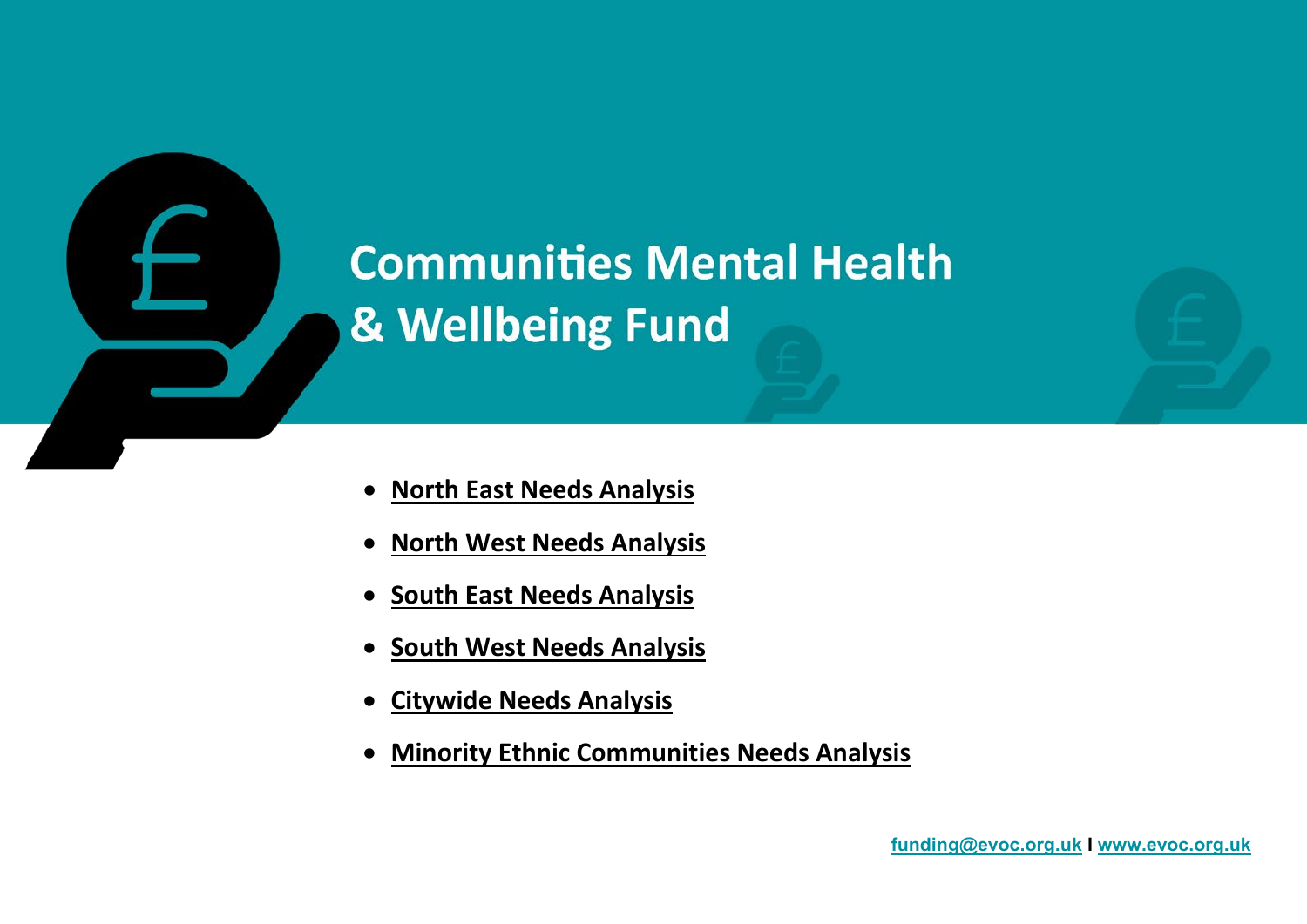# <span id="page-1-0"></span>**North East Edinburgh: Community Mental Health & Wellbeing Needs Analysis**

| Edinburgh<br><b>Community</b><br>Link<br>Worker<br>Feedback -<br><b>Gaps in</b><br><b>Service</b><br>19/20 | Durham Road/ Niddrie/ Craigmillar/ Southfield<br><b>Medical Practices</b><br>Social drop-in services to support mental health<br>and substance misuse, services for younger<br>people (20-30), 50+ activity groups in Bingham<br>and Magdalene, English language groups, peer<br>support, befriending, food resources and classes,<br>evenings and weekend support, trauma therapy,<br>raised an issue with organisations taking referrals<br>from Craigmillar | Needs identified in the Expression of Interest Form Q8: what is the evidence that this<br>support is needed/will help? |                                                                                                                                                                                                                                                                                                                                       |
|------------------------------------------------------------------------------------------------------------|----------------------------------------------------------------------------------------------------------------------------------------------------------------------------------------------------------------------------------------------------------------------------------------------------------------------------------------------------------------------------------------------------------------------------------------------------------------|------------------------------------------------------------------------------------------------------------------------|---------------------------------------------------------------------------------------------------------------------------------------------------------------------------------------------------------------------------------------------------------------------------------------------------------------------------------------|
|                                                                                                            |                                                                                                                                                                                                                                                                                                                                                                                                                                                                | <b>Client Group and Activities</b>                                                                                     | <b>Evidence of Need</b>                                                                                                                                                                                                                                                                                                               |
|                                                                                                            |                                                                                                                                                                                                                                                                                                                                                                                                                                                                | Support for people living in SIMD<br>areas with food support, outdoor<br>activities, workshops                         | High unemployment caused by COVID 19. Increasing<br>demand for foodbanks in Craigmillar and food services<br>are currently oversubscribed with waiting lists.<br>Craigentinny West is amongst the most deprived 5<br>percent in Scotland. Additionally significant interest in<br>the outdoor groups in these areas.                  |
|                                                                                                            |                                                                                                                                                                                                                                                                                                                                                                                                                                                                | Peer support and group work for<br>parents, family support work,<br>community hub and workshops<br>for parents         | Waiting list for family support since the pandemic<br>began, need for activities in Leith. Perinatal mental<br>health challenges affect many new parents - however<br>over the last two years the situation has changed<br>significantly - new parents have been isolated and                                                         |
| <b>Additional</b><br><b>locality</b><br>evidence                                                           | NE Locality Improvement Plan 2017-2022<br>NE has the highest percentage of people with long-term<br>health problems that limit day-to-day activity; highest<br>child poverty rates and lowest life expectancy.                                                                                                                                                                                                                                                 | Physical activity to support<br>wellbeing                                                                              | lonely, they have seen the removal of vital support.<br>High deprivation in greater Craigmillar, inequity in<br>accessing outdoor activities associated with wellbeing.<br>Communities in areas of deprivation have increased<br>incidence of mental and physical health issues,<br>adverse childhood events and issues of addiction. |
|                                                                                                            | NE Social Connections Workshops Sept/Oct 2021<br>Carers are particularly stressed, and people with<br>dementia have deteriorated. Focus on tackling<br>inequalities, early intervention and prevention, involving<br>local people and communities in tackling social<br>isolation, having venues available in communities for<br>support.                                                                                                                      | Group work for people with<br>disabilities                                                                             | Low numbers accessing online support. Barriers to<br>digital inclusion for people with disabilities and they are<br>looking forward to reengaging with the people in their<br>community again.                                                                                                                                        |
|                                                                                                            |                                                                                                                                                                                                                                                                                                                                                                                                                                                                | Group work and activities for<br>intergenerational community,<br>befriending for older people                          | Identified by service users, unmet need for older<br>people's wellbeing groups, expressed a need for face<br>to face contact. Intergenerational work as lack of<br>engagement between older and younger people.                                                                                                                       |
|                                                                                                            | <b>Thrive Connect Update Dec 2021</b>                                                                                                                                                                                                                                                                                                                                                                                                                          | Art therapy for people who have<br>experienced trauma                                                                  | Increase in referrals for art therapy services. Research<br>has shown that the arts help to improve mental well-<br>being.                                                                                                                                                                                                            |
|                                                                                                            | Waiting lists within NE for: therapeutic support for<br>women who have experienced childhood sexual abuse,<br>trauma informed self-harm support including suicidal<br>ideation, welfare rights support, trauma counselling, 10-<br>week waiting time for guided self help based on CBT.<br>Spaces full for one to one support from volunteers for<br>people from an ethnic minority community.                                                                 | Digital support and mentoring for<br><b>BME</b> communities                                                            | Language barrier remains a challenge for families.<br>Many enquiries about peer support for BME<br>community during the pandemic.                                                                                                                                                                                                     |
|                                                                                                            |                                                                                                                                                                                                                                                                                                                                                                                                                                                                |                                                                                                                        |                                                                                                                                                                                                                                                                                                                                       |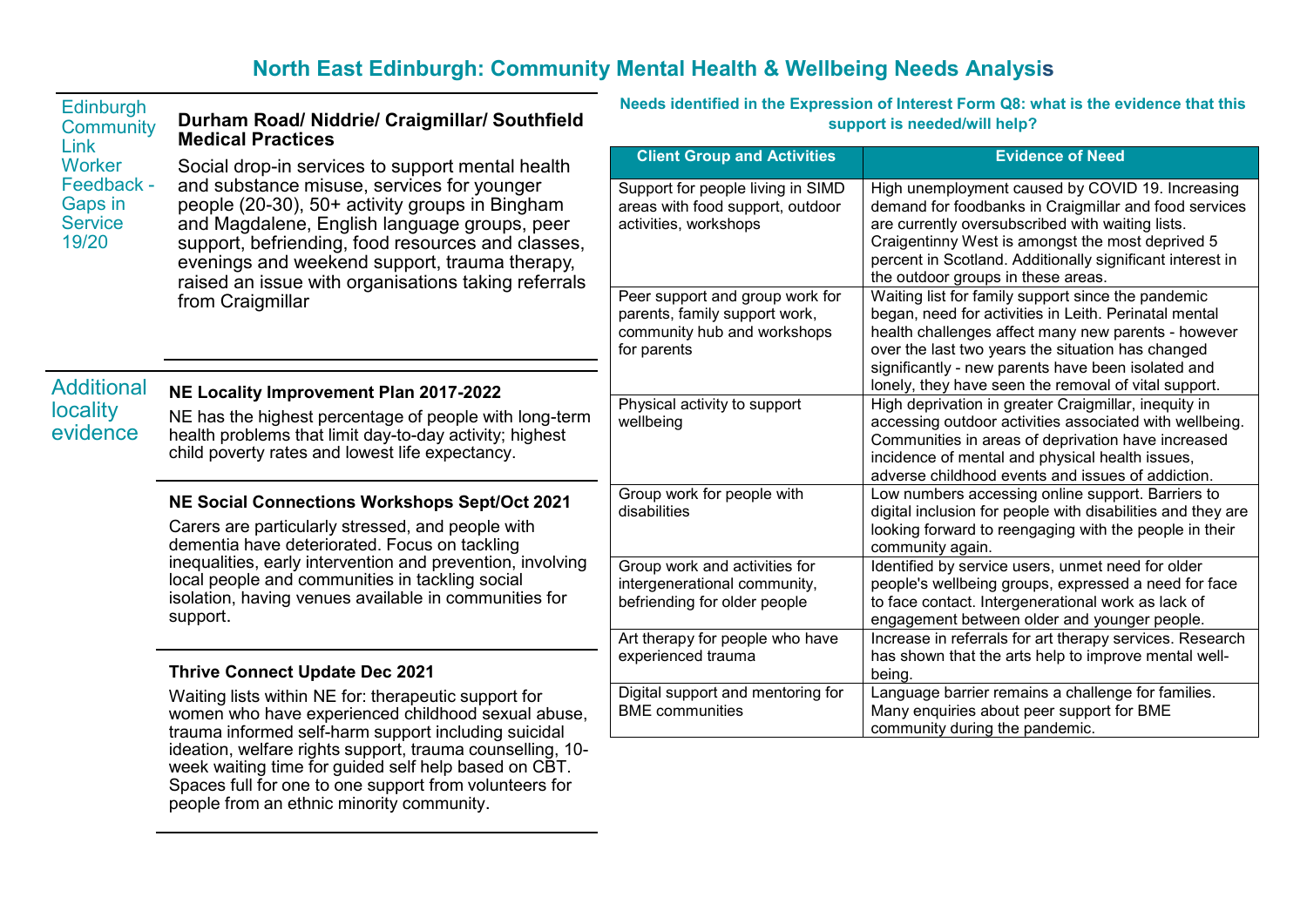# <span id="page-2-0"></span>**North West Edinburgh: Community Mental Health & Wellbeing Needs Analysis**

**Needs identified in the Expression of Interest Form Q8: what is the evidence that this** 

| Edinburgh<br><b>Community</b><br><b>Link</b><br>Worker<br>Feedback -<br>Gaps in<br><b>Service</b><br>19/20 | <b>Muirhouse Medical Group</b><br>Activities for men e.g fishing, counselling services,<br>services for middle aged people who are not old<br>enough for older people's services                                                                                                                                                                                                                                          | Needs identified in the Expression of Interest Form Q8: what is the evidence that this<br>support is needed/will help?             |                                                                                                                                                                                                                                                                                                                                                                                                     |
|------------------------------------------------------------------------------------------------------------|---------------------------------------------------------------------------------------------------------------------------------------------------------------------------------------------------------------------------------------------------------------------------------------------------------------------------------------------------------------------------------------------------------------------------|------------------------------------------------------------------------------------------------------------------------------------|-----------------------------------------------------------------------------------------------------------------------------------------------------------------------------------------------------------------------------------------------------------------------------------------------------------------------------------------------------------------------------------------------------|
|                                                                                                            |                                                                                                                                                                                                                                                                                                                                                                                                                           | <b>Client Group and Activities</b>                                                                                                 | <b>Evidence of Need</b>                                                                                                                                                                                                                                                                                                                                                                             |
|                                                                                                            |                                                                                                                                                                                                                                                                                                                                                                                                                           | Coaching and peer support for<br>parents, group work and family<br>support for families.                                           | Identified through community forum meetings and one<br>to one discussions with parents. Increase in referrals<br>for social isolation and parent and infant mental health,<br>need for small group opportunities to enable parents'                                                                                                                                                                 |
|                                                                                                            | <b>Crewe Medical Centre</b>                                                                                                                                                                                                                                                                                                                                                                                               |                                                                                                                                    |                                                                                                                                                                                                                                                                                                                                                                                                     |
|                                                                                                            | Mental health services for BME groups, one to one<br>support, services for men, support with housing,<br>mindfulness/relaxation courses, community cafes,<br>family therapy, interpreters                                                                                                                                                                                                                                 | Activity groups and tea/lunch<br>clubs for older people, people with<br>dementia                                                   | confidence to be improved.<br>NW highest population of older people, increasing<br>prevalence of dementia and detrimental impact of the<br>pandemic. Heard from day care service users about<br>the lack of social opportunities for people with<br>dementia and their carers and respite for carers.<br>In person clubs highlighted as a vital lifeline to many<br>service users and their carers. |
|                                                                                                            | <b>Stockbridge Health Centre</b><br>Free counselling, befriending, care packages                                                                                                                                                                                                                                                                                                                                          |                                                                                                                                    |                                                                                                                                                                                                                                                                                                                                                                                                     |
|                                                                                                            |                                                                                                                                                                                                                                                                                                                                                                                                                           | Activities, one to one, counselling<br>and mentoring for young people                                                              | Increase in demand for counselling sessions and one<br>to one services are at capacity. Identified young people<br>with additional need which cannot be fulfilled within a<br>large group. North Edinburgh has high education                                                                                                                                                                       |
| <b>Additional</b><br><b>locality</b><br>evidence                                                           | NW Locality Improvement Plan 2017-2022<br>NW expected to see largest population growth in<br>Edinburgh by 2022 (up 10%). NW has more people<br>aged over 65 than any other parts of the city. Forth<br>Ward has the second highest rate of child poverty<br>(35%) and North Edinburgh has the second lowest<br>average household income in Edinburgh. Muirhouse is<br>one of the top ten most deprived areas of Scotland. |                                                                                                                                    | disengagement. High SIMD area and living in homes<br>without private space during lockdowns negatively<br>affected the mental health of young people.                                                                                                                                                                                                                                               |
|                                                                                                            |                                                                                                                                                                                                                                                                                                                                                                                                                           | Support for people living in SIMD<br>areas with food support, activity<br>groups and outdoor activities,<br>group work, one to one | In areas of multiple deprivation adults are affected by<br>social isolation and poor mental health, and are<br>disproportionately affected by the pandemic. Activities<br>like gardening and cooking can offer an accessible first<br>step to re-engaging, learning new skills, and high<br>demand for food-led activities.                                                                         |
|                                                                                                            | <b>Thrive Connect Update Dec 2021</b><br>Waiting list within NW for: trauma-informed self-harm<br>support, trauma counselling, 10-week waiting time for<br>guided self-help support based on CBT. Spaces full for<br>welfare rights support and one to one support from<br>volunteers for people from an ethnic minority<br>community.                                                                                    | Language exchange for BME<br>women                                                                                                 | Research during the pandemic found that women with<br>migration experience and who have English as a<br>second language face additional barriers to accessing<br>mainstream services.                                                                                                                                                                                                               |
|                                                                                                            |                                                                                                                                                                                                                                                                                                                                                                                                                           | SDS support for people with a<br>disability                                                                                        | COVID negatively impacted on disabled people and<br>families have raised issues about a lack of local<br>activities and meaningful opportunities. The 'opening<br>up' of society has been much slower for disabled<br>people. Many families couldn't work from home or had<br>to reduce their hours to meet their caring<br>responsibilities.                                                       |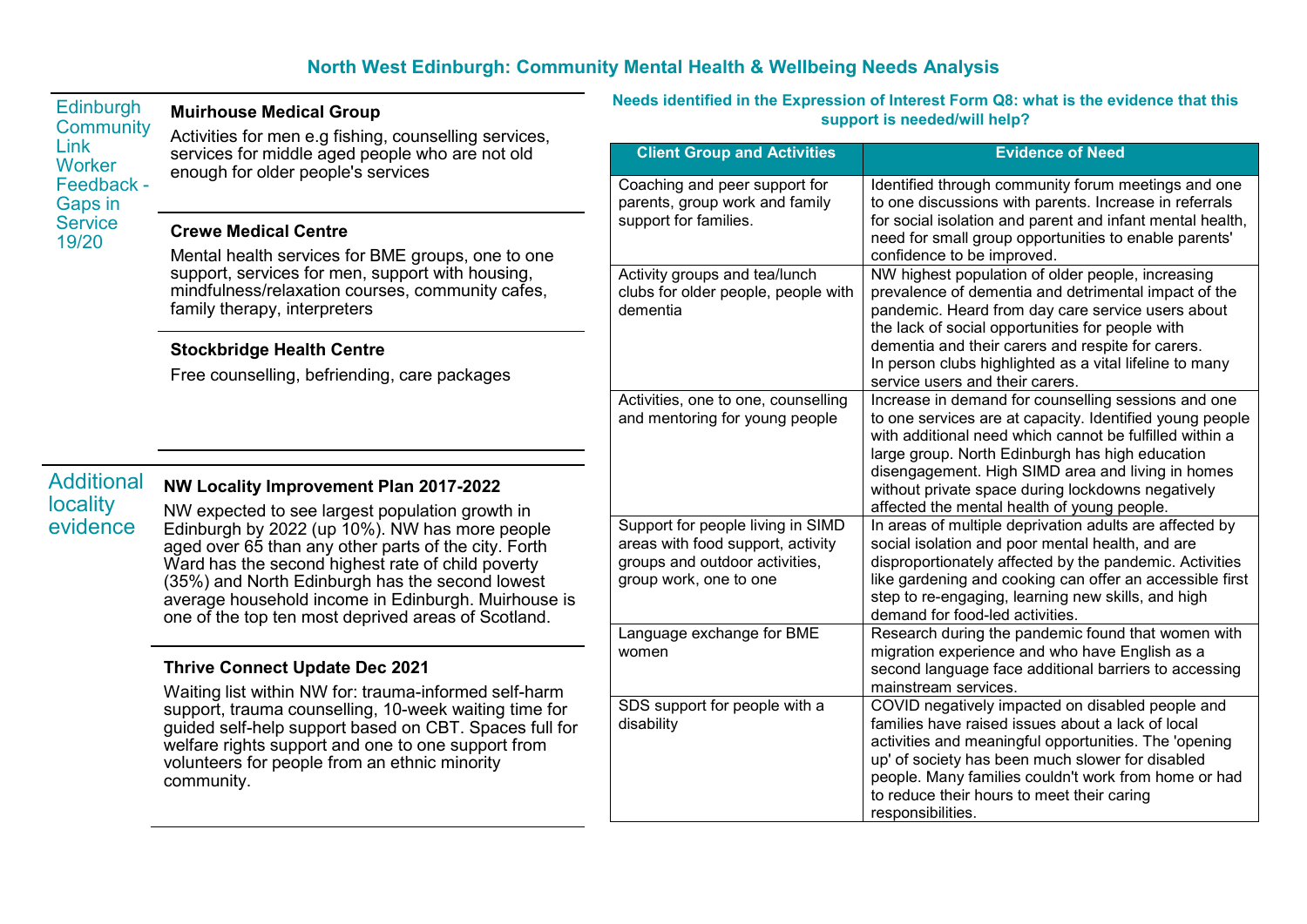# <span id="page-3-0"></span>**South East Edinburgh: Community Mental Health & Wellbeing Needs Analysis**

| <b>Edinburgh</b><br>Community<br><b>Link</b><br><b>Worker</b> | Ferniehill/ Gracemount/ Inchpark/ Liberton<br><b>Medical Practices</b>                                                                                                                                                                                                                                                                                                                                   | Needs identified in the Expression of Interest Form Q8: what is the evidence that this<br>support is needed/will help? |                                                                                                                                                                                                                                                                                                                                                                                                                                                                                                                                            |
|---------------------------------------------------------------|----------------------------------------------------------------------------------------------------------------------------------------------------------------------------------------------------------------------------------------------------------------------------------------------------------------------------------------------------------------------------------------------------------|------------------------------------------------------------------------------------------------------------------------|--------------------------------------------------------------------------------------------------------------------------------------------------------------------------------------------------------------------------------------------------------------------------------------------------------------------------------------------------------------------------------------------------------------------------------------------------------------------------------------------------------------------------------------------|
|                                                               | Counselling services are full or a waiting list, one                                                                                                                                                                                                                                                                                                                                                     | <b>Client Group and Activities</b>                                                                                     | <b>Evidence of Need</b>                                                                                                                                                                                                                                                                                                                                                                                                                                                                                                                    |
| Feedback -<br><b>Gaps in</b><br><b>Service</b><br>19/20       | to one mental health support especially for men,<br>anger management, befriending, transport for<br>disabled and elderly to access groups, welfare<br>advice, healthy eating groups, groups for<br>mild/moderate dementia, sleep management, pain<br>management                                                                                                                                          | Support for people living in SIMD<br>areas: outdoor activities, physical<br>activity, group work, one to one           | Highlighting issues around housing and community,<br>lack of social contact and connection to the local<br>community due to the proliferation of short term lets in<br>the Old Town area.<br>Access to community sports is a powerful tool to target<br>socially vulnerable people and can lead to increased<br>self-esteem, self-efficacy and motivation.<br>Additionally in the locality the Gracemount Primary<br>Head Teacher estimates that around 2/3 of the<br>school's children and families are currently affected by<br>poverty. |
| <b>Additional</b><br>locality<br>evidence                     | SE Locality Improvement Plan 2017-2022<br>SE has the highest rate of private sector housing,<br>second highest rate of child poverty, high numbers<br>of people sleeping rough and begging. In<br>Southhouse, Burdiehouse, Moredun and<br>Gracemount poor standards of health and low<br>levels of professional and educational<br>qualifications are amongst the greatest challenges<br>in these areas. | Outdoor activities                                                                                                     | Consultation with carers, overwhelming number said<br>that they derived a lot of peace and delight from<br>tending to their gardens, request for activities that take<br>place outdoors and involve physical activity.<br>The benefits people experience by spending time or<br>attending activities/events in a community garden and<br>greenspace. Local people have given strong support<br>for increased activities in gardens.                                                                                                        |
|                                                               |                                                                                                                                                                                                                                                                                                                                                                                                          | Support for older people: art<br>therapy, physical activity, coffee<br>mornings, drop ins                              | Number of older people suffering from social isolation<br>and loneliness in the community, with many missing<br>the safe spaces available pre-COVID and without<br>these have suffered a noticeable decline in mental<br>health. Many older service users highlighted a desire                                                                                                                                                                                                                                                             |
|                                                               | <b>Thrive Connect Update Dec 2021</b><br>Waiting list within SE for: therapeutic support for<br>women who have experienced childhood sexual<br>abuse trauma informed self-harm support                                                                                                                                                                                                                   |                                                                                                                        | for more focussed one-to-one mental health support.<br>Pilot anxiety management project was well received<br>due to the existing demand for such services through<br>the community link workers.                                                                                                                                                                                                                                                                                                                                           |

abuse, trauma informed self-harm support including suicidal ideation, trauma counselling. Spaces full for welfare rights advice, one to one support from volunteers for people from an ethnic minority community. 10-week waiting time for guided self-help based on CBT.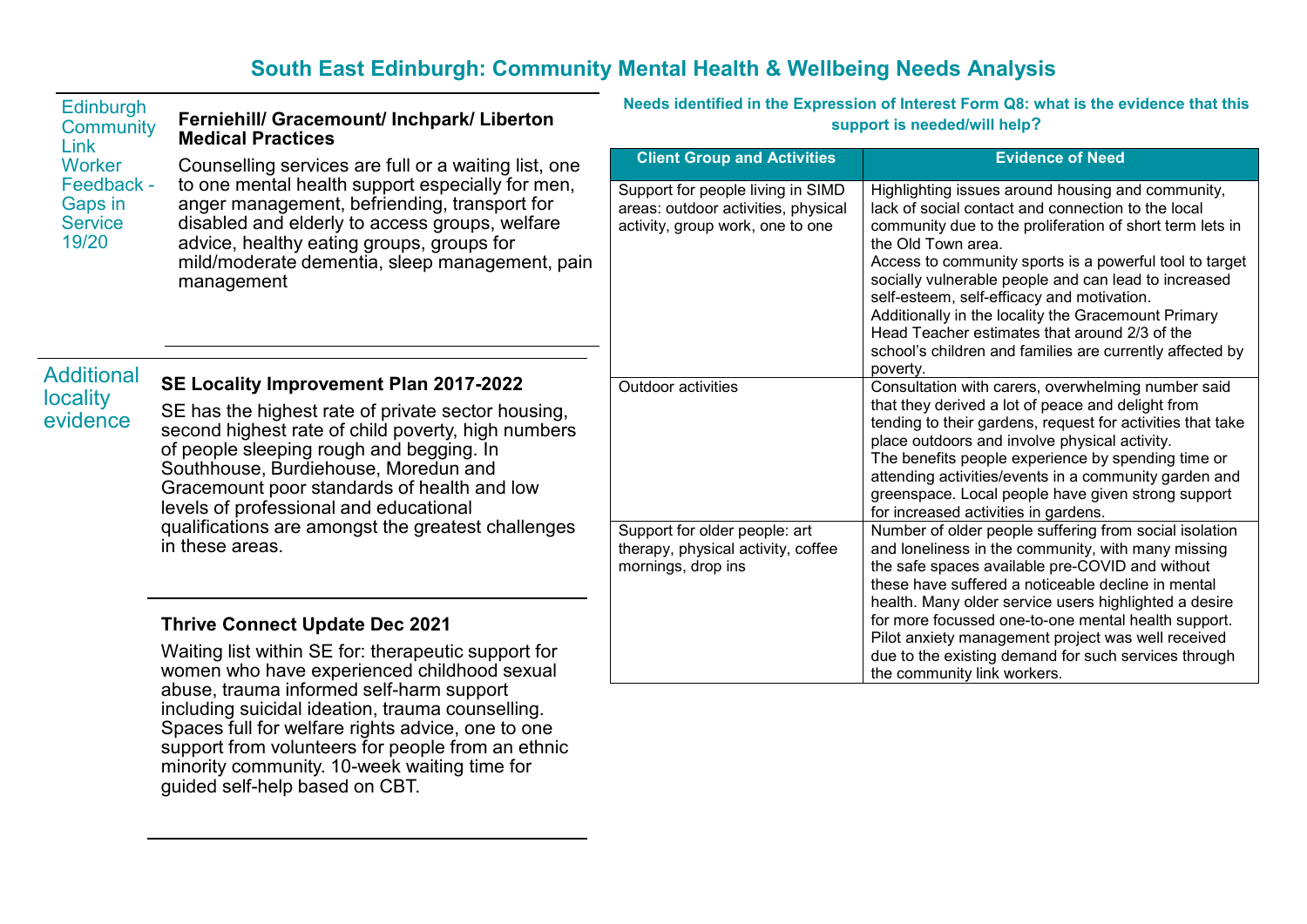# <span id="page-4-0"></span>**South West Edinburgh: Community Mental Health & Wellbeing Needs Analysis**

**Needs identified in the Expression of Interest Form Q8: what is the evidence that this** 

| <b>Community</b><br>Link<br><b>Worker</b><br>Feedback -<br>Gaps in<br><b>Service</b><br>19/20 | Mental health services for men, one to one<br>trauma support                                                                                                                                                                                   | support is needed/will help?                                                               |                                                                                                                                                                                                                                                                                                                                 |  |
|-----------------------------------------------------------------------------------------------|------------------------------------------------------------------------------------------------------------------------------------------------------------------------------------------------------------------------------------------------|--------------------------------------------------------------------------------------------|---------------------------------------------------------------------------------------------------------------------------------------------------------------------------------------------------------------------------------------------------------------------------------------------------------------------------------|--|
|                                                                                               |                                                                                                                                                                                                                                                | <b>Client Group and Activities</b>                                                         | <b>Evidence of Need</b>                                                                                                                                                                                                                                                                                                         |  |
|                                                                                               |                                                                                                                                                                                                                                                | Outdoor activities and one to one<br>support for young people                              | Receiving many requests from Social Work and<br>CAMHS with their more vulnerable young people. It                                                                                                                                                                                                                               |  |
|                                                                                               | <b>Pentlands/ Colinton/ Ratho Medical Practices</b>                                                                                                                                                                                            |                                                                                            | has become evident we need to give more support and<br>counselling to keep them engaged through 1:1 walk                                                                                                                                                                                                                        |  |
|                                                                                               | Waiting lists for befrienders or day centres with<br>times varying from 3-6 months, transport is a<br>major issue to accessing services in these areas                                                                                         |                                                                                            | and talk support sessions.                                                                                                                                                                                                                                                                                                      |  |
|                                                                                               |                                                                                                                                                                                                                                                | Support for people living in SIMD<br>areas with food support, activity<br>groups, drop ins | Practical, local support provided by local people can<br>make a positive and sustainable difference to<br>resident's mental health. Wester Hailes is an area of<br>high multiple deprivation and level of need, many<br>health indicators are significantly worse than the<br>national average including adult life expectancy, |  |
|                                                                                               | <b>Whinpark Medical Centre</b>                                                                                                                                                                                                                 |                                                                                            |                                                                                                                                                                                                                                                                                                                                 |  |
|                                                                                               | Long waiting lists for counselling and one to one<br>CBT, limited access to one to one trauma<br>support, general local older people's groups in<br><b>Broomhouse</b>                                                                          |                                                                                            | mental health wellbeing, receipt of incapacity benefits<br>and children living in poverty.                                                                                                                                                                                                                                      |  |
|                                                                                               |                                                                                                                                                                                                                                                | Family support and art therapy for<br>parents                                              | Identified the strain the pandemic has taken on the<br>mental health of parents and carers of babies and                                                                                                                                                                                                                        |  |
|                                                                                               |                                                                                                                                                                                                                                                |                                                                                            | young children, including those who have been                                                                                                                                                                                                                                                                                   |  |
| <b>Additional</b><br><b>locality</b><br>evidence                                              | <b>SW Locality Improvement Plan 2017-2022</b>                                                                                                                                                                                                  |                                                                                            | pregnant and become parents since 2020. Families<br>have reported increased isolation, anxiety and stress.                                                                                                                                                                                                                      |  |
|                                                                                               | Number of older people expected to grow higher<br>here than in other parts of the city (18%+ by<br>2037). SW has some of the densest and also<br>most sparsley populated areas in the city. SW<br>has a higher rate of income deprivation than | Activity groups for people who                                                             | Activity groups offer a particularly conducive                                                                                                                                                                                                                                                                                  |  |
|                                                                                               |                                                                                                                                                                                                                                                | have experienced trauma,                                                                   | environment to aid recovery. Asked service users                                                                                                                                                                                                                                                                                |  |
|                                                                                               |                                                                                                                                                                                                                                                | recovery communities and those<br>with substance use issues                                | about activities - significant interest in outdoor<br>activities such as fishing.                                                                                                                                                                                                                                               |  |
|                                                                                               |                                                                                                                                                                                                                                                | Activity groups for BME<br>communities                                                     | High requests for adult day time sessions for activity<br>groups around wellbeing, arts, creative activities.                                                                                                                                                                                                                   |  |
|                                                                                               | other parts of the city.                                                                                                                                                                                                                       |                                                                                            |                                                                                                                                                                                                                                                                                                                                 |  |

#### **Edinburgh Wester Hailes Medical Practice**

# **Thrive Connect Update Dec 2021**

Waiting lists for: trauma informed self-harm support including suicidal ideation, trauma counselling. Spaces full for welfare rights advice, one to one support from volunteers for people from an ethnic minority community, women's wellbeing service, one to one support for women looking to improve mental health and wellbeing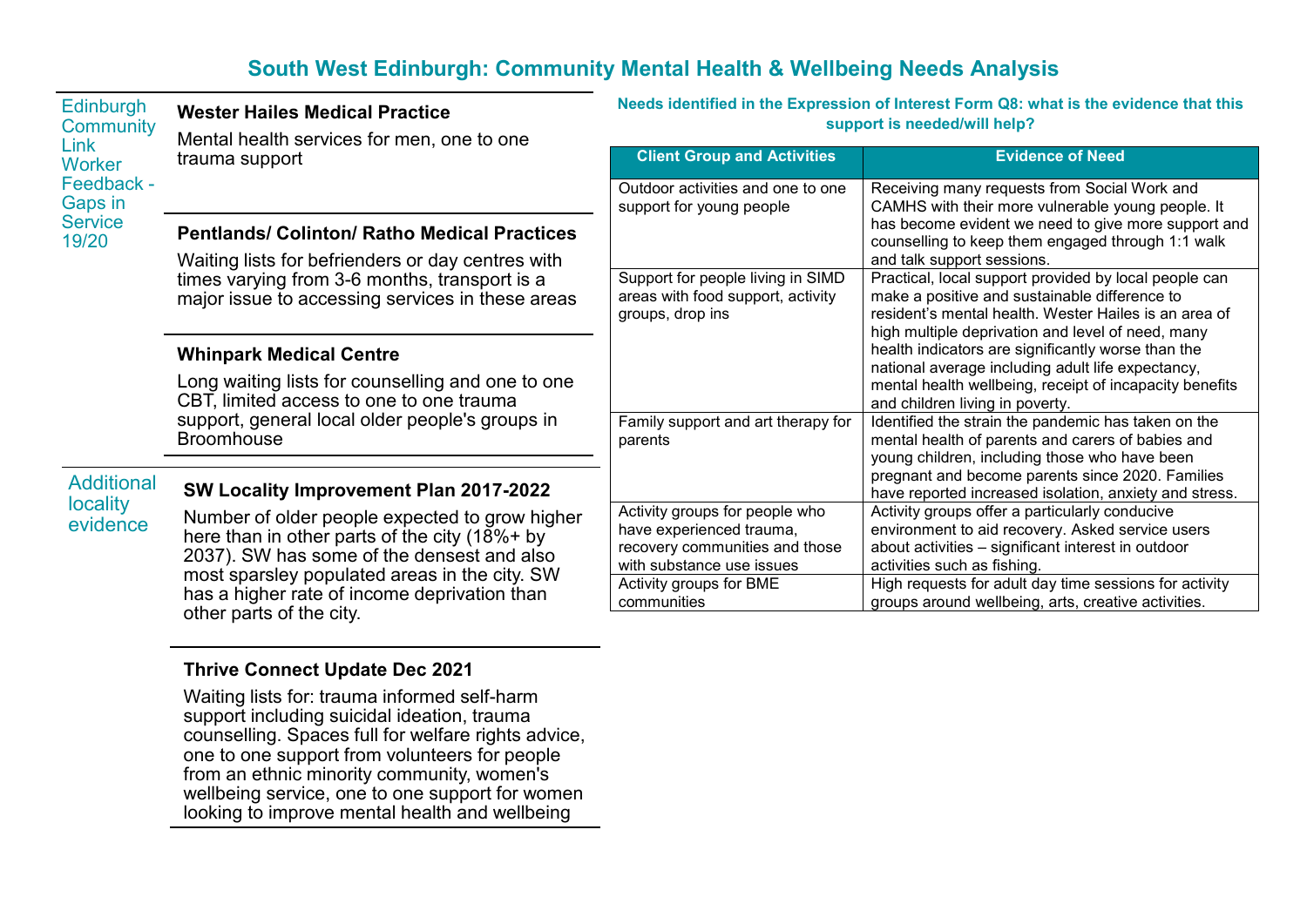#### Additional city-wide evidence

#### <span id="page-5-0"></span>**Local Outcome Improvement Plan 2018-2028**

Priority workstreams: Enough Money to Live On, Access to Work, Learning and Training Opportunities, A Good Place to Live. Overarching focus on Poverty and Inequality

#### **Community Link Worker Network Review 2020-21**

Mental health (50%) and Social Isolation and Loneliness (23%) were the top two reasons for referral requests. 10% of all referrals (384 links) were made for mental health support

#### **Edinburgh Poverty Commission Report 2020**

Link between poverty and poor mental health - Scottish Government data indicates that you are three times more likely to have below average wellbeing in the most deprived areas comparted to the least. The report states that Edinburgh will need to make a significant and sustained effort to improve mental health, responding both to the impact of recent trauma and the underlying causes of mental health inequalities. Investing in early intervention and holistic approaches.

#### **Thrive Collective Report**

Connect Partnership Project indicated that the most common interventions being delivered were self-harm therapeutic support (21% of people), followed by volunteer peer support and connecting support (19%), counselling and therapeutic support for childhood trauma (14%), welfare rights & advice (12%) and guided self-help (11%). Found there was an under representation in NW/SW and higher in SE/NE compared to population size.

Thriving Spaces Partnership - the most common intervention was social support (51% of people), followed by self-esteem and wellbeing (33%). NE/SW has the highest proportion of referral comparative to their population size.

#### **Mental Health Foundation: Mental Health in the COVID 19 Pandemic - Reccommendations for Prevention**

UK wide (not Edinburgh specific), Recommends advocating for traumainformed public service, safe spaces for connection and peer support, specific support for asylum seekers, refugees and BAME communities.

#### **SBAR 30th March 2021 from PHPs and GPs**

Feedback from Practices indicates the additional workload is significantly composed of more people with: distress due to money/employability/housing worries, depression due to social isolation, clinical depression episodes, young males presenting with suicidal ideation, anxiety and destabilising of substance misuse patients.

Relevant recommendations are: be imaginative around outside space, increase green prescribing access, digital solutions for coping with anxiety, mindfulness and increase capacity of listening services.

#### **The experiences of UK LGBT+ communities during the COVID 19 pandemic**

UK wide. The COVID-19 pandemic has had a negative impact on the mental health of LGBT+ people living in the UK. This includes evidence of increased anxiety and depression, attributed to feelings of isolation and loneliness through the loss of safe, supportive, and identity-affirming peer-groups, communities and spaces.

#### **JSNA Input Locality Population Needs May 2021**

GP mental health workload generally described as aroung 30% of primary care workload, or in Edinburgh around 600,000 patient consultations per year/ 12,000 per week/ 35 consultations per day in an average practice. Community mental health waiting lists are long, which means people are not getting early support before they require more complex interventions.

GP Cluster Quality Leads feedback on their practice population's mental health needs:

1) There is significant unmet need amongst young people for mental health support, including self-harm, eating disorders, and substance misuse. They could benefit from short interventions but not widely available.

2) There are high levels of stress and distress (due to financial, employment and housing worries), as well as anxiety and depression amongst the population. There is a lack of available counselling, CBT and anxiety management options in the community, particularly in languages other than English.

3) Social isolation is a major issue, especially for older people. There is limited capacity in befriending services across the city, and other services that help improve social connections.

4) Perinatal support/ support for new parents was flagged as a need.

5) Carers were identified as requiring additional support.

6) The community link worker network highlighted that there are no longer many longer term support worker roles in the city, but that this is often what their clients are looking for.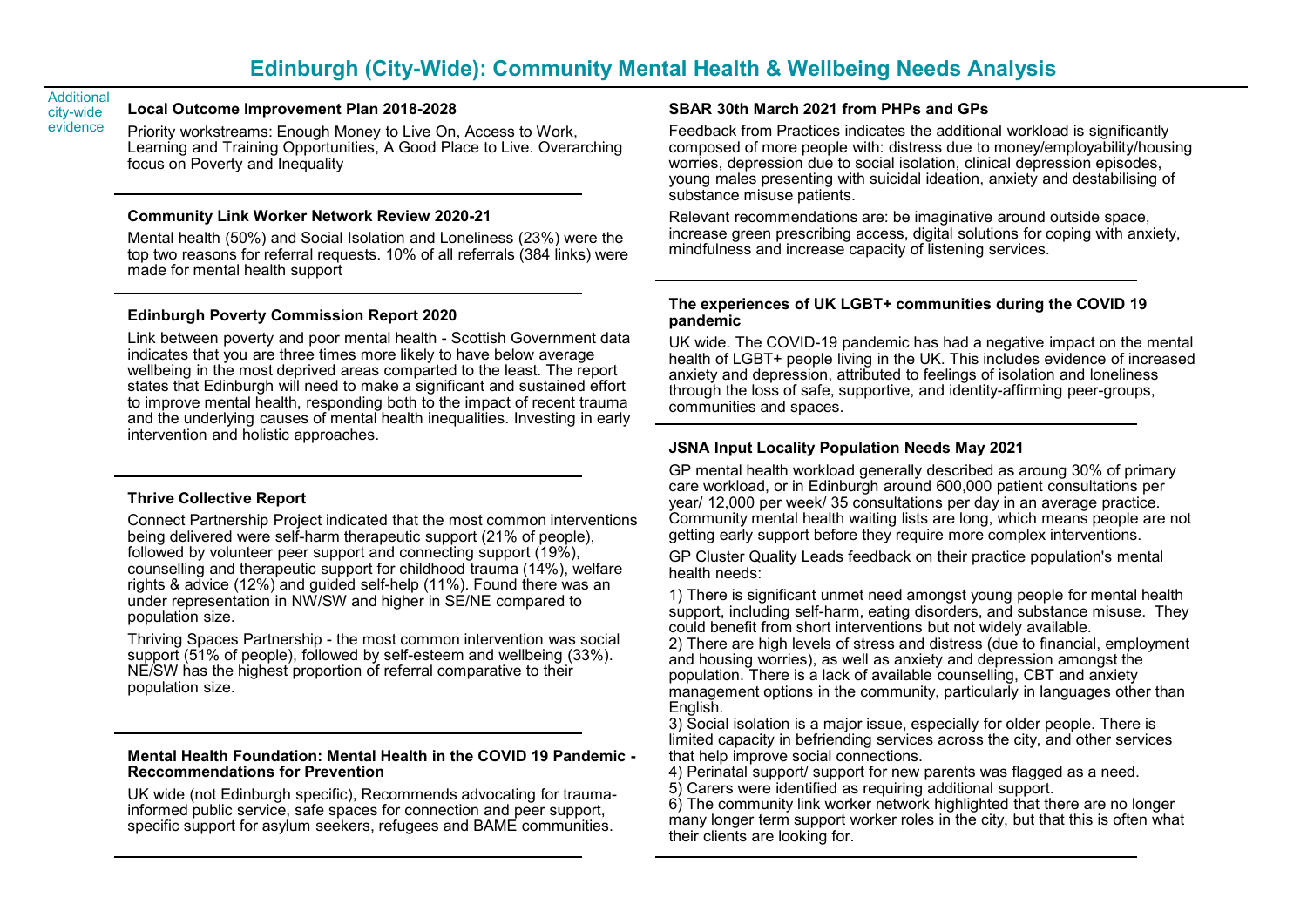#### **Needs identified in the Expression of Interest Form Q8: what is the evidence that this support is needed/will help?**

| <b>Client Group and</b><br><b>Activities</b>                                                                         | <b>Evidence of Need</b>                                                                                                                                                                                                                                                                                                                                                                | <b>Client Group and</b><br><b>Activities</b>                                                                            | <b>Evidence of Need</b>                                                                                                                                                                                                                                                                                                                         |
|----------------------------------------------------------------------------------------------------------------------|----------------------------------------------------------------------------------------------------------------------------------------------------------------------------------------------------------------------------------------------------------------------------------------------------------------------------------------------------------------------------------------|-------------------------------------------------------------------------------------------------------------------------|-------------------------------------------------------------------------------------------------------------------------------------------------------------------------------------------------------------------------------------------------------------------------------------------------------------------------------------------------|
| Support for older people<br>and people with<br>dementia: digital, music,<br>therapy, befriending                     | The pandemic has increased referral numbers for<br>older people seeking digital support, inability to<br>access online services damages mental health and<br>wellbeing. Older people are also requesting a return<br>to face to face services and physical activities.<br>Therapeutic support services for older people in<br>care homes and people with dementia were<br>highlighted. | LGBTQ+ activity groups,<br>peer support, physical<br>activity                                                           | COVID19 has exacerbated existing social isolation of<br>LGBTQ+ people. Additionally public attitudes towards trans<br>people have worsened due to issues over the Gender<br>Recognition Act reform. Gap in safe physical activity<br>opportunities and increased isolation among older<br>community members.                                    |
| Support for people living<br>in SIMD areas: advice<br>and information, food<br>support, activity groups,<br>coaching | Advice services offer benefits through a reduction in<br>stress and anxiety. Food support has also been<br>identified throughout the pandemic as a need which<br>can have an impact on mental and physical health.<br>Activity/outdoor groups in SIMD areas is highlighted<br>as a need to improve wellbeing and reduce<br>isolation.                                                  | Physical activity for<br>multiple groups                                                                                | Physical activity groups are oversubscribed citywide.<br>These groups can improve wellbeing, confidence and self-<br>esteem.                                                                                                                                                                                                                    |
| Support for people with<br>physical disabilities                                                                     | Service users face issues such as isolation,<br>loneliness, discrimination and distress, with some of<br>these issues being exacerbated due to the<br>pandemic. One to one support for people with a<br>disability is needed.                                                                                                                                                          | Support for carers                                                                                                      | The pandemic has increased pressures on unpaid carers<br>and many feel their mental and physical wellbeing has<br>declined. Peer support groups and respite for carers are<br>needed to focus on their own wellbeing.                                                                                                                           |
| Young adults education<br>opportunities, outdoor<br>workshops, art therapy,<br>counselling                           | There tends to be a lack of interdisciplinary, hands-<br>on, peer to peer learning and outside activities<br>available to students. Young adults are reporting<br>low levels of mental wellbeing due to COVID19.                                                                                                                                                                       | Activity groups, peer<br>support, befriending for<br>the autistic community                                             | Uncertainty, routine disruption, changing restrictions<br>caused trauma and anxiety. Many autistic service users<br>reluctant to venture outside due to unclear messaging, fear<br>being challenged due to hidden disabilities. Organisations<br>have witnessed social regression. One to one support and<br>befriending services are needed.   |
| Family support, parent<br>carer support                                                                              | Many families spend a long time on waiting lists for<br>statutory services and require support quickly, it is<br>important to access this at point of need.<br>Organisations highlight the need for parental<br>wellbeing support, workshops and peer support<br>groups to reduce isolation.                                                                                           | Support for BME<br>communities: physical<br>activities, art therapy,<br>peer support, group work,<br>outdoor activities | There is a gap in physical activity groups for refugees,<br>gypsy and traveller communities. Group work and peer<br>support for BME communities to improve wellbeing and<br>reduce social isolation. In particular services for BME<br>women and families with children. The language barrier to<br>accessing services is identified as a need. |
| Art therapy for multiple<br>groups                                                                                   | Art therapy can allow time and space to explore<br>how you are feeling and during the pandemic<br>services have received increased referrals for<br>support. Creative strategies can help overcome<br>isolation in communities through peer support and<br>sharing interests.                                                                                                          | Support for women who<br>have experienced trauma:<br>group work, peer support,<br>employability                         | Research findings suggest women specific organisations<br>need to focus on mental health as needs are often not<br>considered when support is established Physical activities,<br>group work and therapeutic approach to women's<br>wellbeing is highlighted.                                                                                   |

Expressions of Interest Evidence of Need Information: ACE IT Scotland, Art in Healthcare, Artlink Edinburgh and the Lothians, ASCUS Art and Science, Autism Initiatives, besea.n (Britain's East and South East Asian Network)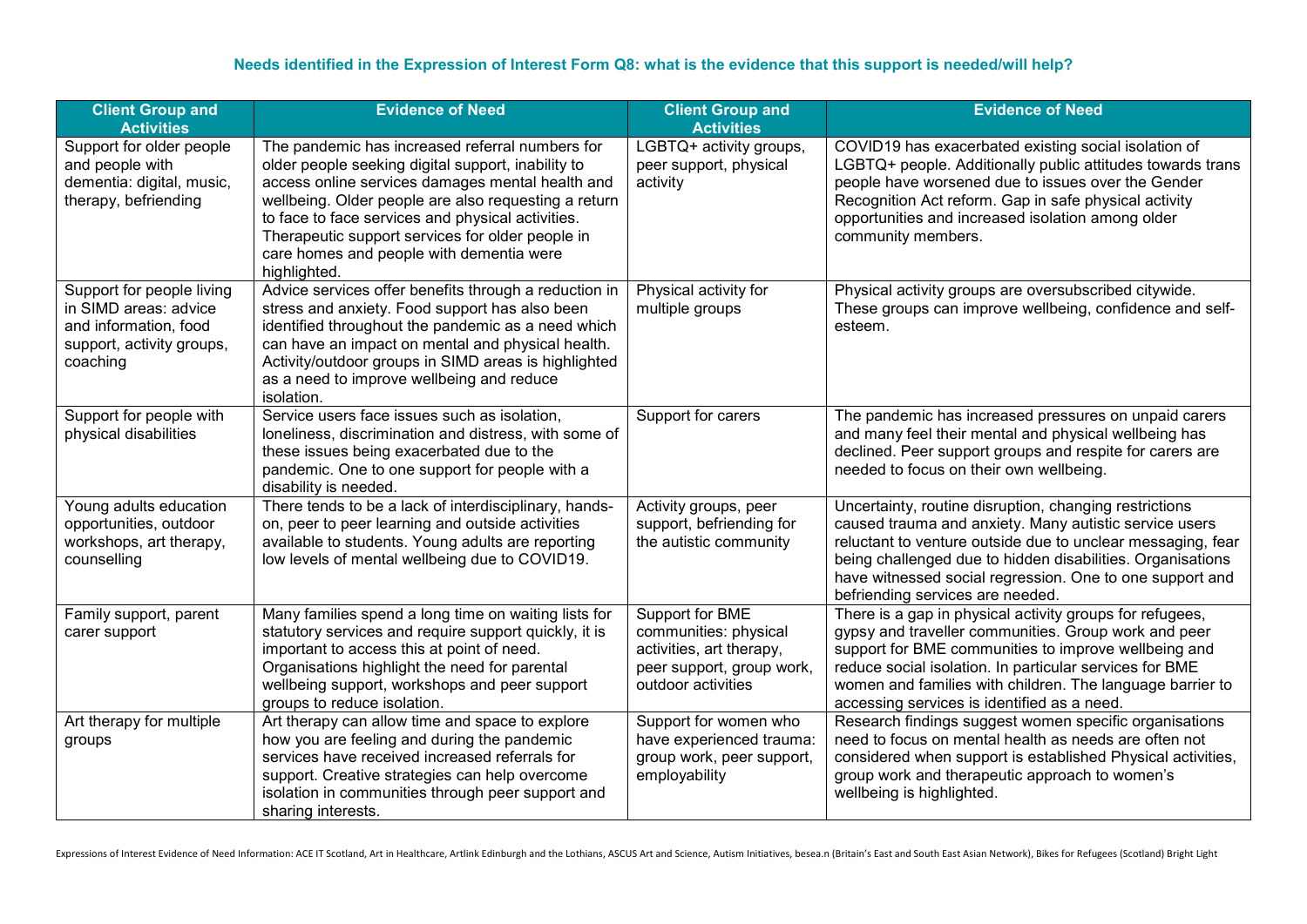Relationship Counselling, CHAI (Community Help and Advice Initiative), Children's Health Scotland, Community Enterprise Ltd, Community Foundation for Planetary Healing, Coyote Initiatives CIC, Dance Base, Edinburgh City Mi Trust. Edinburgh Carers Council. Edinburgh Community Food. Edinburgh Headway Group. Edinburgh Women's Aid. Equal Futures. FAIR Ltd. Families Outside. Family Journeys. Feniks (Cousnselling. Personal Development and Support Scotland, Grassmarket Community Project, Held in Our Hearts, Into Work, Jeremy Weller Theatre CIC, Big Hearts Community Trust, LEAP Sports Scotland, LGBT Healthy Living Centre, LINKnet Mentoring Ltd, Lothian Bipolar Self-h Living (LCiL), Media Education, Milan Senior Welfare Organisation, Miricyl, Multiple Sclerosis Therapy Centre Lothian, Mwamba, Networking Key Services (NKS) Ltd, One Parent Families Scotland, Out of the Blue Arts and Educa Counselling Service (Pastoral Foundation), Positive Help, Projekt 24, Re-Act: Refugee Action Scotland, Rowan Alba, Saheliya, Salvesen Mindroom Centre, Scottish Council of African Churches (SCOAC), Shakti Women's Aid, Share Mind CIC, Sparkle Sisters Edinburgh, Street Fit Scotland, Street Soccer Scotland, Street Soccer Scotland, Street Soccer Scotland, Street Work at Simon Community Scotland. Tailor Ed Foundation. The Conservation Volunteers S The Speech and Language Communication Company (SLCo), The Sporting Memories Foundation Scotland, The WEL Charity, Venture Scotland, Vintage Vibes, Visibility Scotland, What? Why? Children in Hospital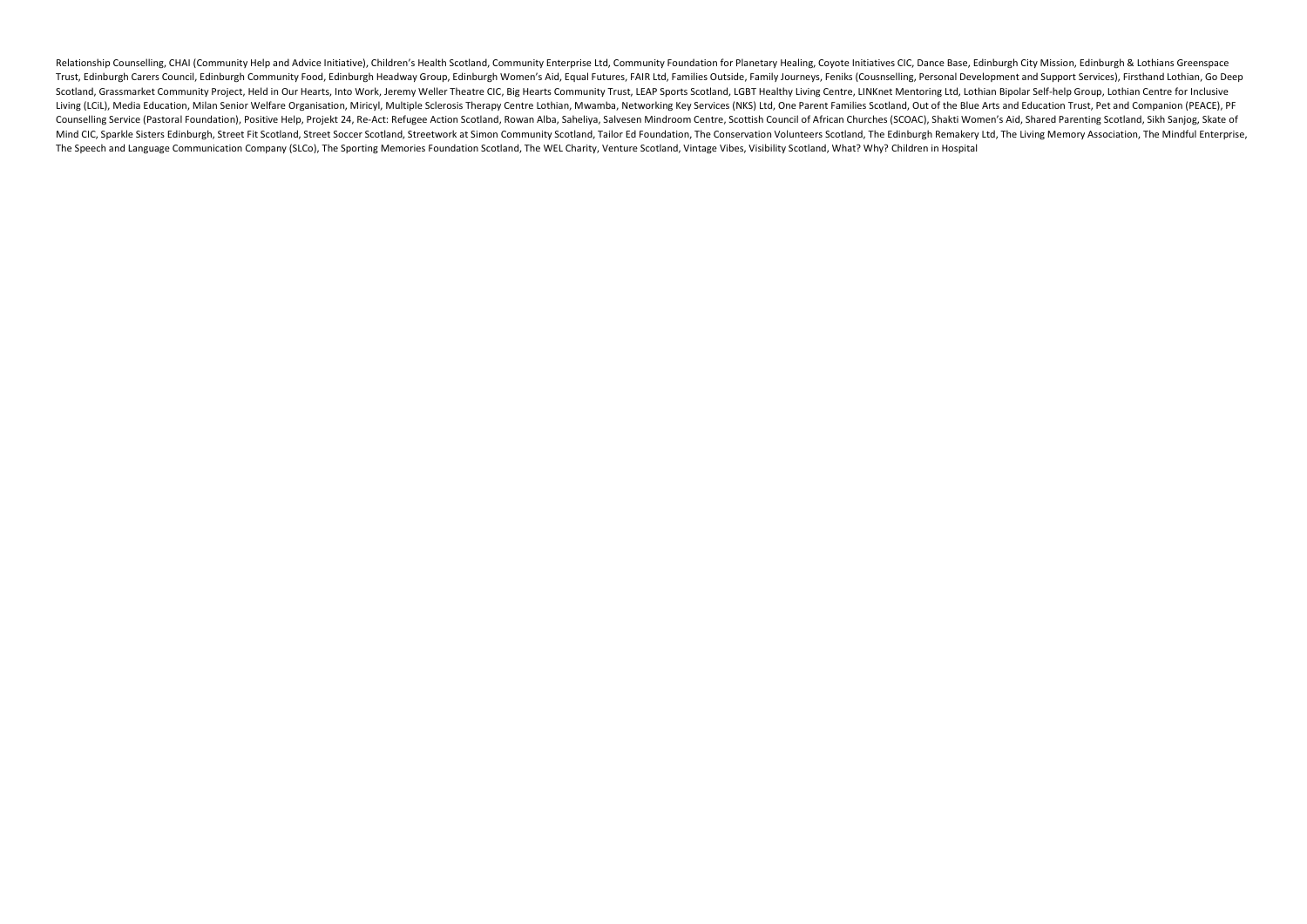## <span id="page-8-0"></span>**Edinburgh (Minority ethnic communities): Community Mental Health & Wellbeing Needs Analysis**

# **Crewe Medical Centre**

Mental health services for minority ethnic communities, interpreters

#### **Durham Road/ Niddrie/ Craigmillar/ Southfield Medical Practices**

English language groups

# Additional<br>evidence

### **Thrive Connect Update Dec 2021**

Citywide spaces are full for one to one support from volunteers for people from a minority ethnic community.

#### **Mental Health Foundation: Mental Health in the COVID 19 Pandemic - Reccommendations for Prevention**

UK wide (not Edinburgh specific), Recommends advocating for trauma-informed public service, safe spaces for connection and peer support, specific support for asylum seekers, refugees and minority ethnic communities

#### **JSNA Input Locality Population Needs May 2021**

GP Cluster Quality Leads feedback on their practice population's mental health needs included high levels of stress and distress (due to financial, employment and housing worries), as well as anxiety and depression amongst the population. There is a lack of available counselling, CBT and anxiety management options in the community, particularly in languages other than English.

**Needs identified in the Expression of Interest Form Q8: what is the evidence that this support is needed/will help?**

| <b>Client Group and</b><br><b>Activities</b>                                        | <b>Evidence of Need</b>                                                                                                                                                                                                                                                                                                                                                                                                                                                                                                                                         |
|-------------------------------------------------------------------------------------|-----------------------------------------------------------------------------------------------------------------------------------------------------------------------------------------------------------------------------------------------------------------------------------------------------------------------------------------------------------------------------------------------------------------------------------------------------------------------------------------------------------------------------------------------------------------|
| Activity groups, creative,<br>outdoors                                              | Requests for day time classes for adults, evening classes<br>don't work with childcare. Group work and peer support for<br>minority ethnic communities to improve wellbeing and reduce<br>social isolation.                                                                                                                                                                                                                                                                                                                                                     |
| Physical activities                                                                 | There is a gap in physical activity groups for communities<br>e.g. refugees, gypsy and traveller communities. Physical<br>activities can foster strong feelings of community and<br>improving emotional wellbeing.                                                                                                                                                                                                                                                                                                                                              |
| One to one and mentoring,<br>befriending and peer<br>support                        | Many enquiries about peer support for minority ethnic<br>communities during the pandemic. High demand and growing<br>waiting lists for counselling.                                                                                                                                                                                                                                                                                                                                                                                                             |
| Language services                                                                   | Language barrier remains a challenge for families,<br>interpreters can be used but at a cost. This creates a barrier<br>to accessing services. Learning English will help with<br>understanding statutory correspondence, health information,<br>finding work, overcoming digital exclusion, and finding<br>childcare.                                                                                                                                                                                                                                          |
| Support for refugees: art,<br>workshops, outdoor<br>activities, physical activities | Covid-19 has exacerbated and intensified isolation and<br>mental health difficulties for many New Scots as highlighted<br>in Scottish Refugee Council research (2021). Asylum seekers<br>have limited funds to access services. Refugees and asylum<br>seekers are more likely to experience mental health problems<br>than the general population, including higher rates of<br>depression, anxiety and PTSD. Additionally cultural<br>differences may affect how refugees and separated children<br>frame mental health, which may be a stigmatising subject. |
| Support for older people                                                            | Access to services for older people who are digitally excluded<br>and socially isolated. Older people report to be suffering from<br>anxiety and loneliness.                                                                                                                                                                                                                                                                                                                                                                                                    |
| Support for women: activity<br>groups, counselling, family<br>support               | Research during the pandemic found that women with<br>migration experience and who have English as a second<br>language face additional barriers to accessing mainstream<br>services. For women a lack of childcare can often be a<br>barrier to participating in groups, and they are away from<br>their family for support. Domestic violence and homelessness<br>issues are escalating for women and children during the<br>pandemic.                                                                                                                        |